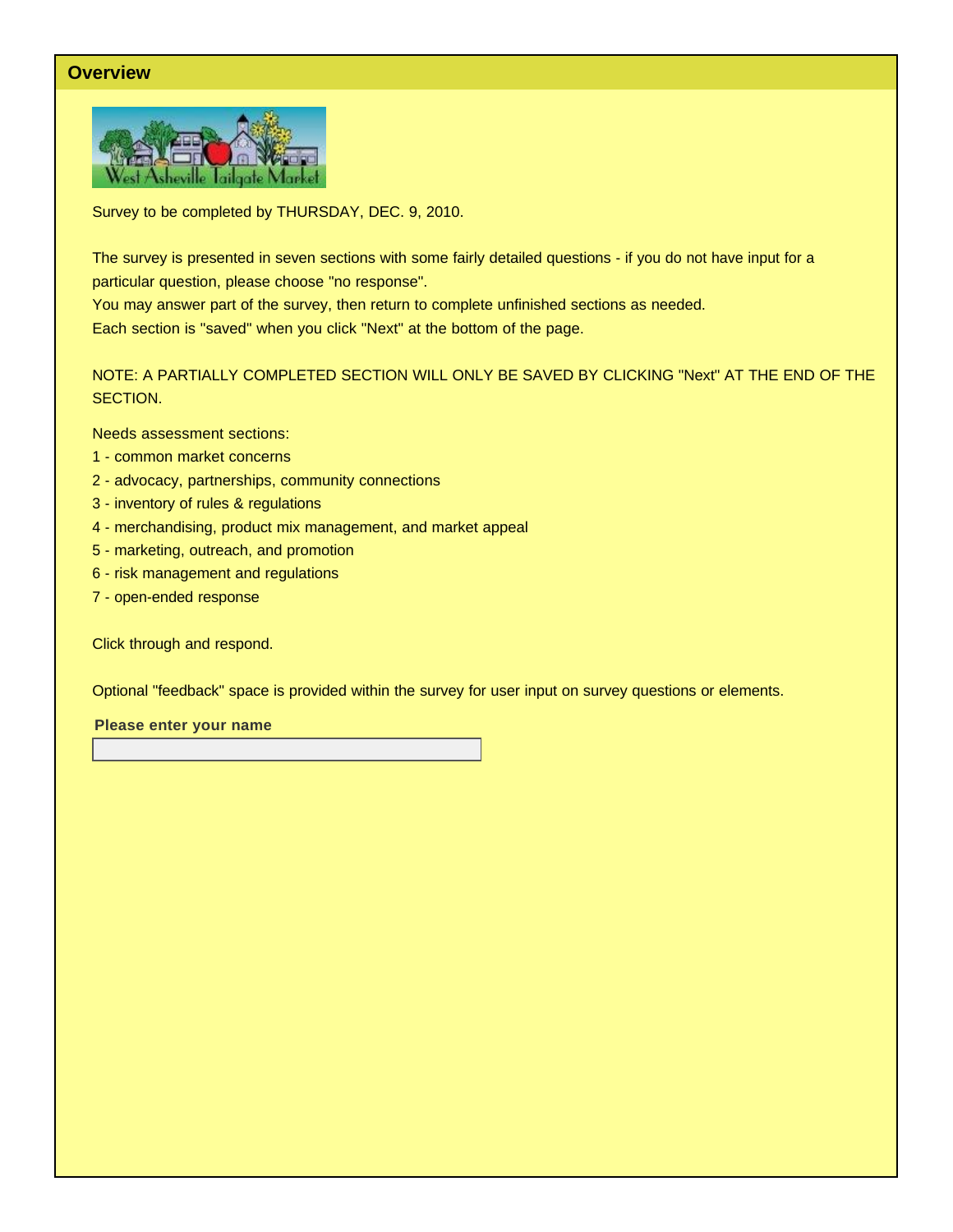# **Section 1 - common market concerns**

Which (if any) of the following are concerns affecting WATM?

Use the comment space to provide details.

**Check all that apply:**

- $\epsilon$  1 LOCATION & SITE inadequate for current or future market needs
- $e$  2 CUSTOMER DEVELOPMENT too few customers, low or declining sales

€ 3 - PRODUCT MIX MANAGEMENT - inconsistent vendor/product representation, gaps or oversupply, lack of product diversity

5

6

5

6

- $e^{\pm}$  4 MERCHANDISING weaknesses in general market appeal or vendor product presentation
- $\epsilon$  5 KEEPING THE PEACE challenges in the management of disagreements, issues, and conflict
- $e$  NO RESPONSE
- **1 LOCATION & SITE inadequate for current or future market needs**

**Describe issues or concerns:**

#### **2 - CUSTOMER DEVELOPMENT - too few customers, low or declining sales**

**Describe issues or concerns:**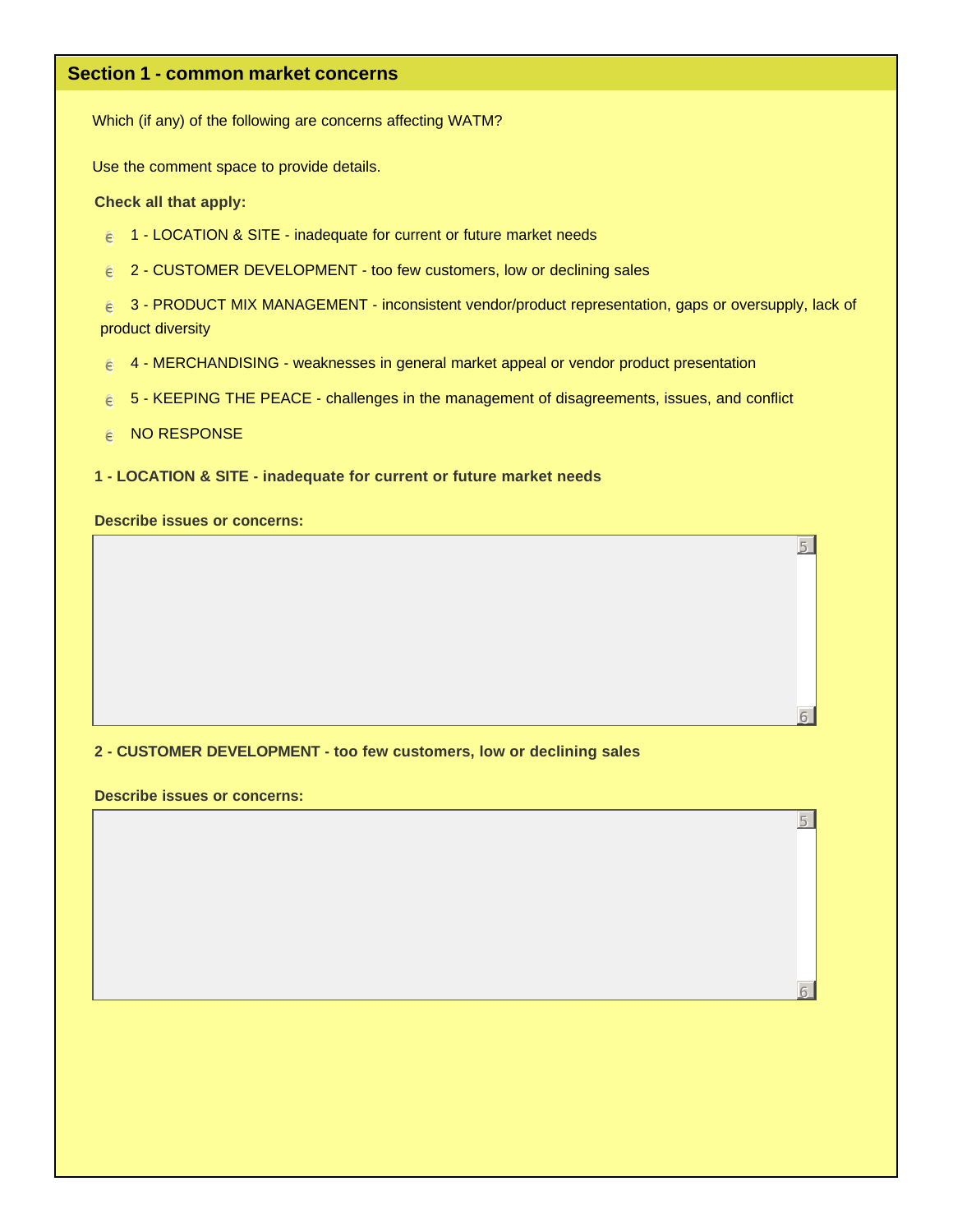| 3 - PRODUCT MIX MANAGEMENT - inconsistent vendor/product representation, gaps or oversupply, lack of |  |
|------------------------------------------------------------------------------------------------------|--|
| product diversity                                                                                    |  |

5

6

5

6

5

6

**Describe issues or concerns:**

**4 - MERCHANDISING - weaknesses in general market appeal or vendor product presentation**

**Describe issues or concerns:**

**5 - KEEPING THE PEACE - challenges in the management of disagreements, issues, and conflict**

**Describe issues or concerns:**

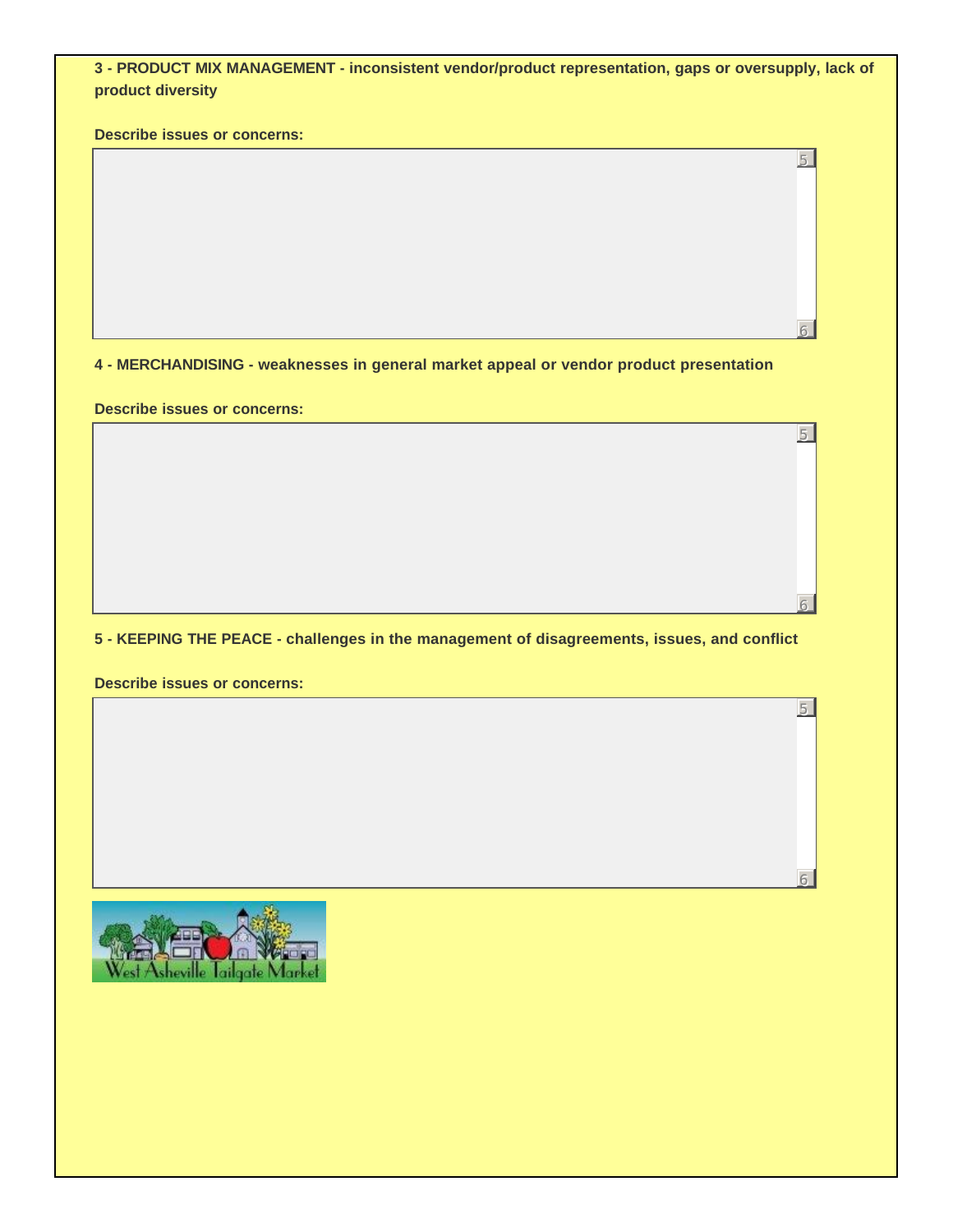**END OF SECTION 1 - optional survey feedback**

**Please indicate if any of the questions in this section are unclear or confusing - your input will be useful in making improvements for future survey efforts.**

5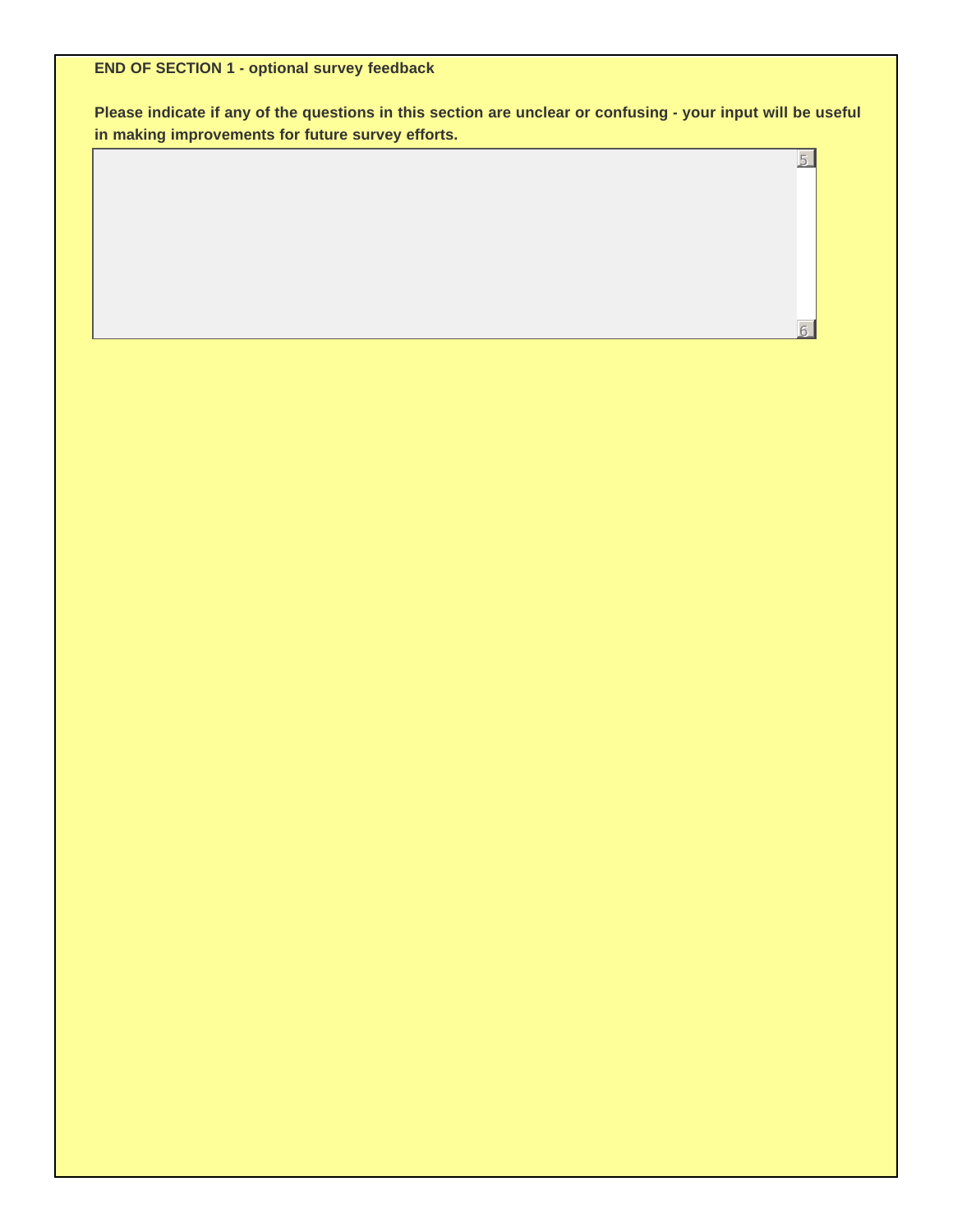# **Section 2 - advocacy, partnerships, community connections**

**WATM has contact or an existing relationship with which of the following potential partners?**

5

6

- $e$  City of Asheville
- $e$  Buncombe County
- $e$  Chamber of Commerce
- e West Asheville Business Association
- $e^+$  Economic Development Coalition, Asheville-Buncombe County
- $e$  Advantage West
- e Asheville Convention & Visitors Bureau
- e Blue Ridge National Heritage Area
- $e$  Appalachian Regional Commission
- e Blue Ridge Food Ventures
- e Pisgah View Community Peace Garden
- $e$  Grace Baptist Church
- $e$  Suntrust Bank
- $e$  Appalachian Sustainable Agriculture Project
- $e$  NO RESPONSE

List other possible contacts or partners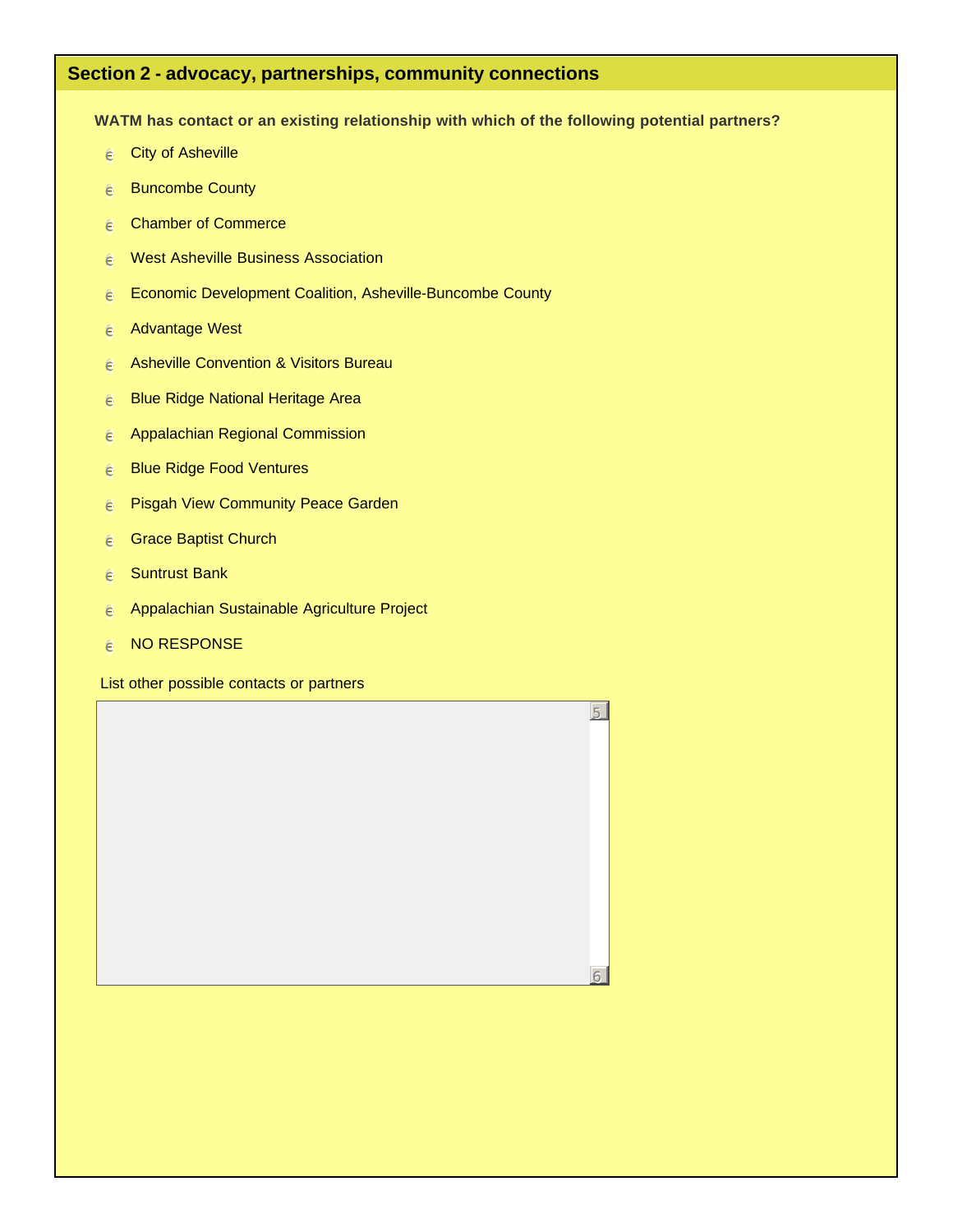|  | <b>Potential partnerships - comments:</b> |  |
|--|-------------------------------------------|--|
|--|-------------------------------------------|--|



**List the TOP TEN "most influential" WATM advocates (list more if possible)**

| 01    |  |
|-------|--|
| 02    |  |
| 03    |  |
| 04    |  |
| 05    |  |
| 06    |  |
| 08    |  |
| 09    |  |
| 10    |  |
| other |  |
| other |  |
| other |  |
| other |  |
| other |  |

**IF "NO RESPONSE", PLEASE SKIP TO NEXT QUESTION**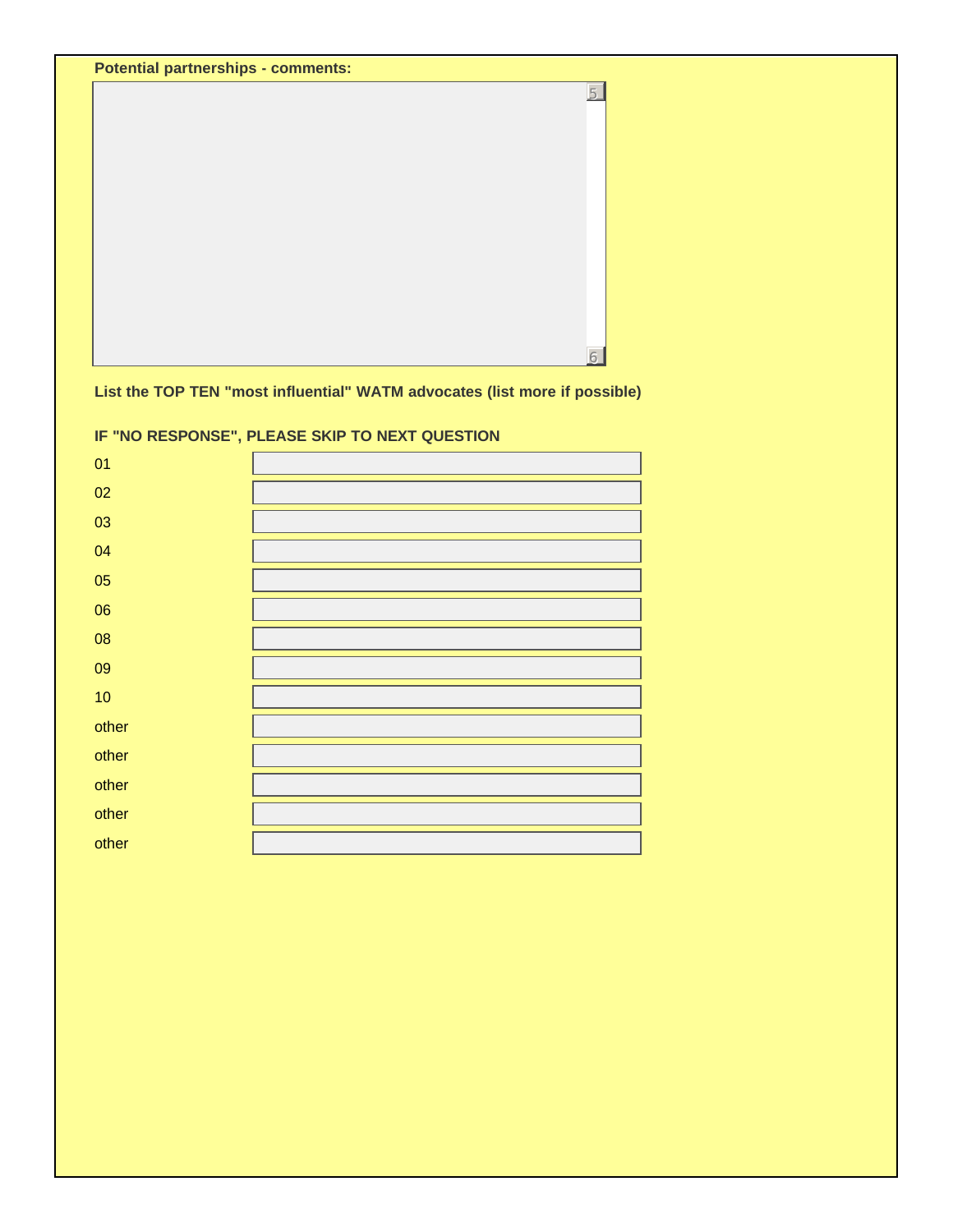



**END OF SECTION 2 - optional survey feedback**

**Please indicate if any of the questions in this section are unclear or confusing - your input will be useful in making improvements for future survey efforts.**

5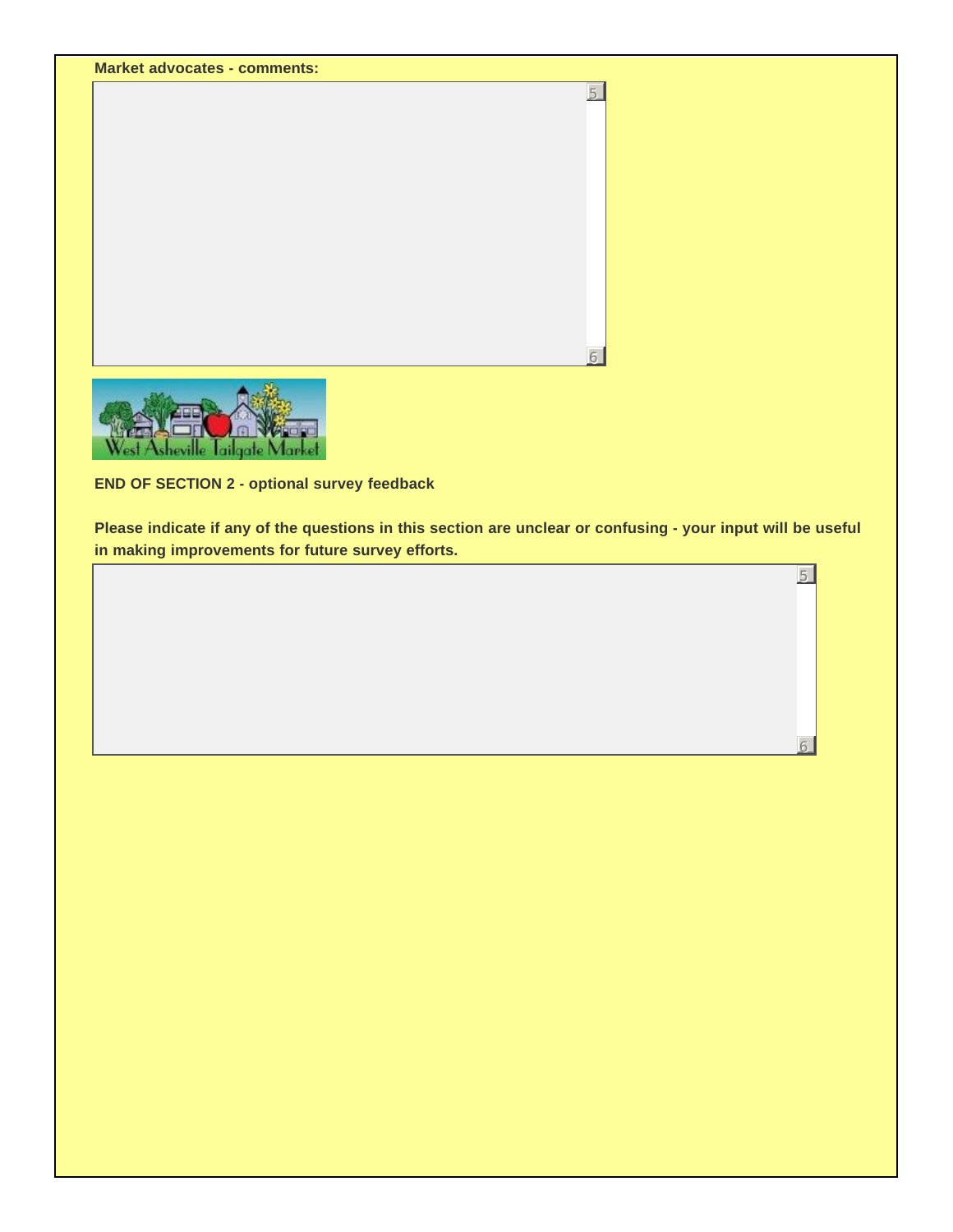# **Section 3 - inventory of rules & regulations**

Check elements from the following lists that are "missing" from WATM's rules & regulations.

#### **GOVERNANCE (check any MISSING elements)**

- $e$  description of governing board or oversight group
- $e$  guidelines for representation, election, decision-making
- $e$  procedure to update or to amend rules & regulations
- $e$  listing of responsibilities for governance
- $e$  fiscal oversight
- $e$  NO RESPONSE

**Is there any area of GOVERNANCE rules, regulations, and policies that needs to improve?**

5

6

#### **MANAGEMENT AND OPERATIONS (check any MISSING elements)**

- $e$  listing of manager's responsibilities
- $e$  market schedule
- $e$  applicant review and admission procedure, product mix management process
- $e$  vendor scheduling, space assignment, and site use
- $e$  general operational policies: pets, parking, etc.
- $e$  marketing, outreach, and promotion
- $e$  enforcement of rules, regulations, and policies
- $e$  grievance resolution process
- $e$  budget management
- $e$  NO RESPONSE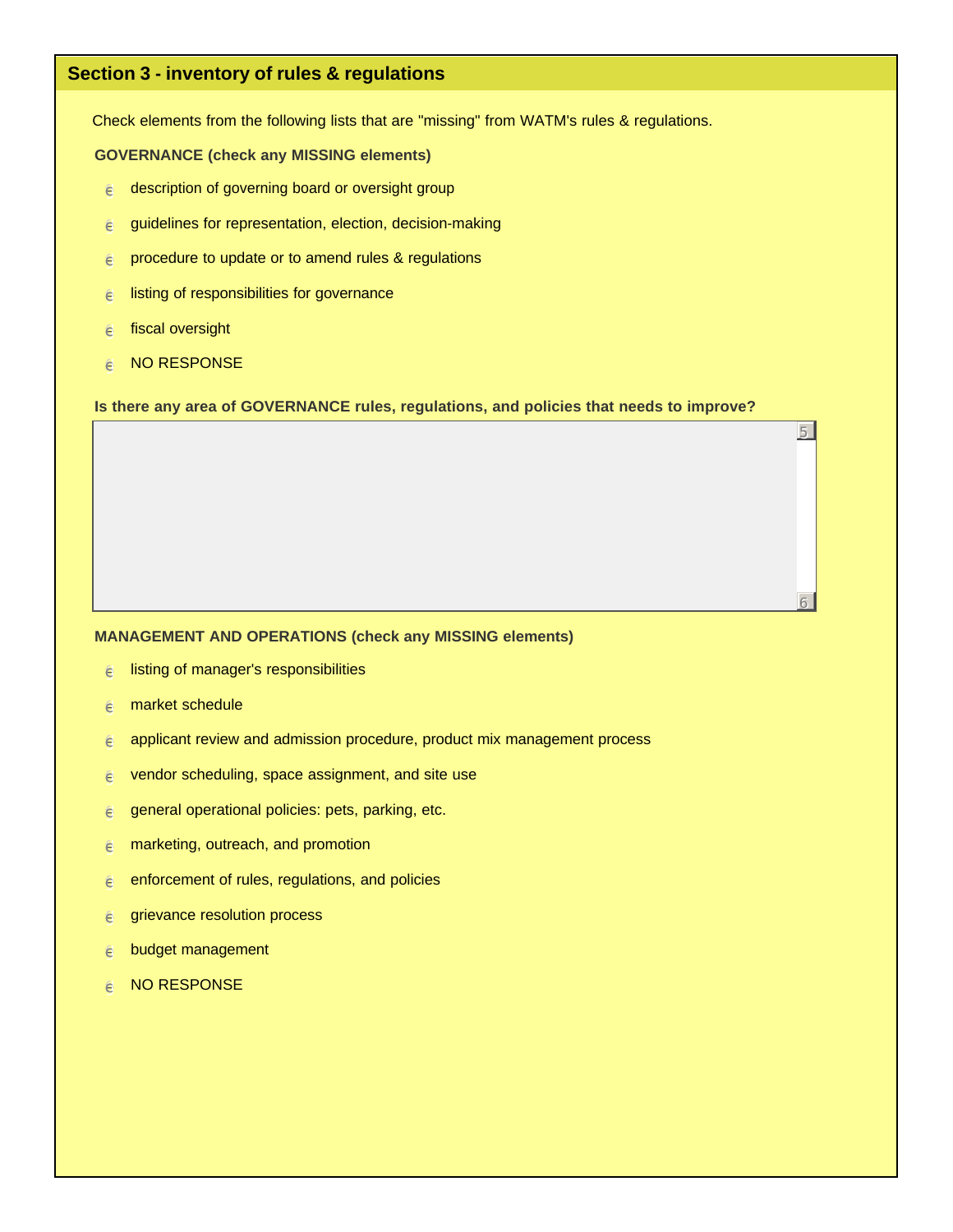|   | Is there any area of MANAGEMENT AND OPERATIONS rules, regulations, and policies that needs to<br>improve? |   |
|---|-----------------------------------------------------------------------------------------------------------|---|
|   |                                                                                                           | 5 |
|   |                                                                                                           |   |
|   |                                                                                                           |   |
|   |                                                                                                           |   |
|   |                                                                                                           |   |
|   |                                                                                                           |   |
|   |                                                                                                           |   |
|   | Vendor and PRODUCT POLICIES (check any MISSING elements)                                                  |   |
| e | description of membership                                                                                 |   |
| e | description of non-member vending (e.g. seasonal or day vendor)                                           |   |
| е | vendor or product categories                                                                              |   |
| e | fees (membership, weekly, other)                                                                          |   |
| е | vendor eligibility (e.g. producer only)                                                                   |   |
| e | product preferences (e.g. locally produced)                                                               |   |
| е | application, review process, vending agreement                                                            |   |
| e | vending expectations and requirements                                                                     |   |
| ℮ | license, permit, certification, and inspection requirements                                               |   |
| ē | <b>NO RESPONSE</b>                                                                                        |   |
|   | Is there any area of PRODUCT POLICY rules, regulations, and policies that needs to improve?               |   |
|   |                                                                                                           | 5 |
|   |                                                                                                           |   |
|   |                                                                                                           |   |
|   |                                                                                                           |   |
|   |                                                                                                           |   |
|   |                                                                                                           |   |
|   |                                                                                                           |   |

- $e$  liability insurance
- $e$  hold harmless provisions
- $e$  NO RESPONSE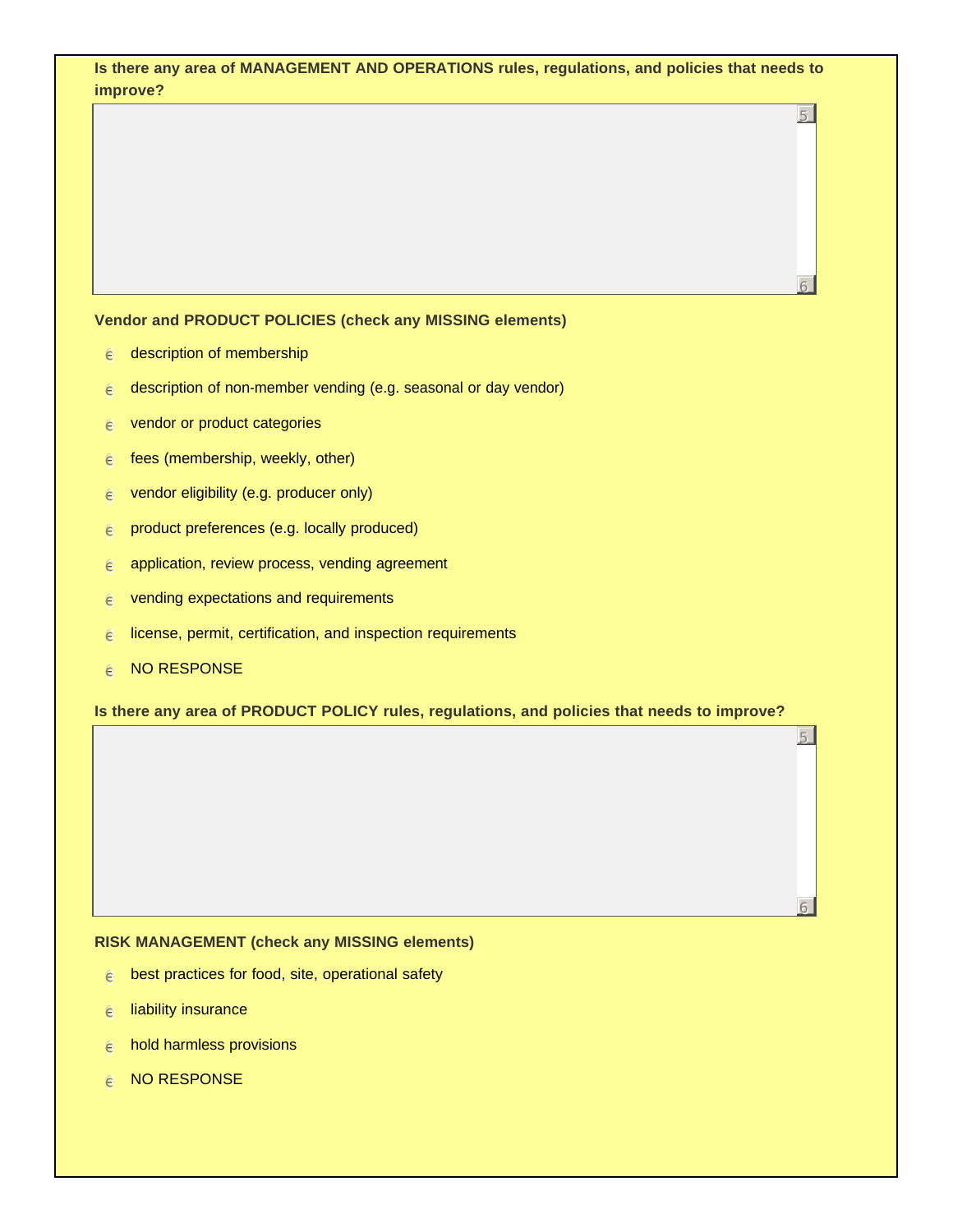**Is there any area of RISK MANAGEMENT rules, regulations, and policies that needs to improve?**

5

6

5

6

5

6

**Overall, if you could make one change in the rules and regulations for WATM, what would it be?**



**END OF SECTION 3 - optional survey feedback**

**Please indicate if any of the questions in this section are unclear or confusing - your input will be useful in making improvements for future survey efforts.**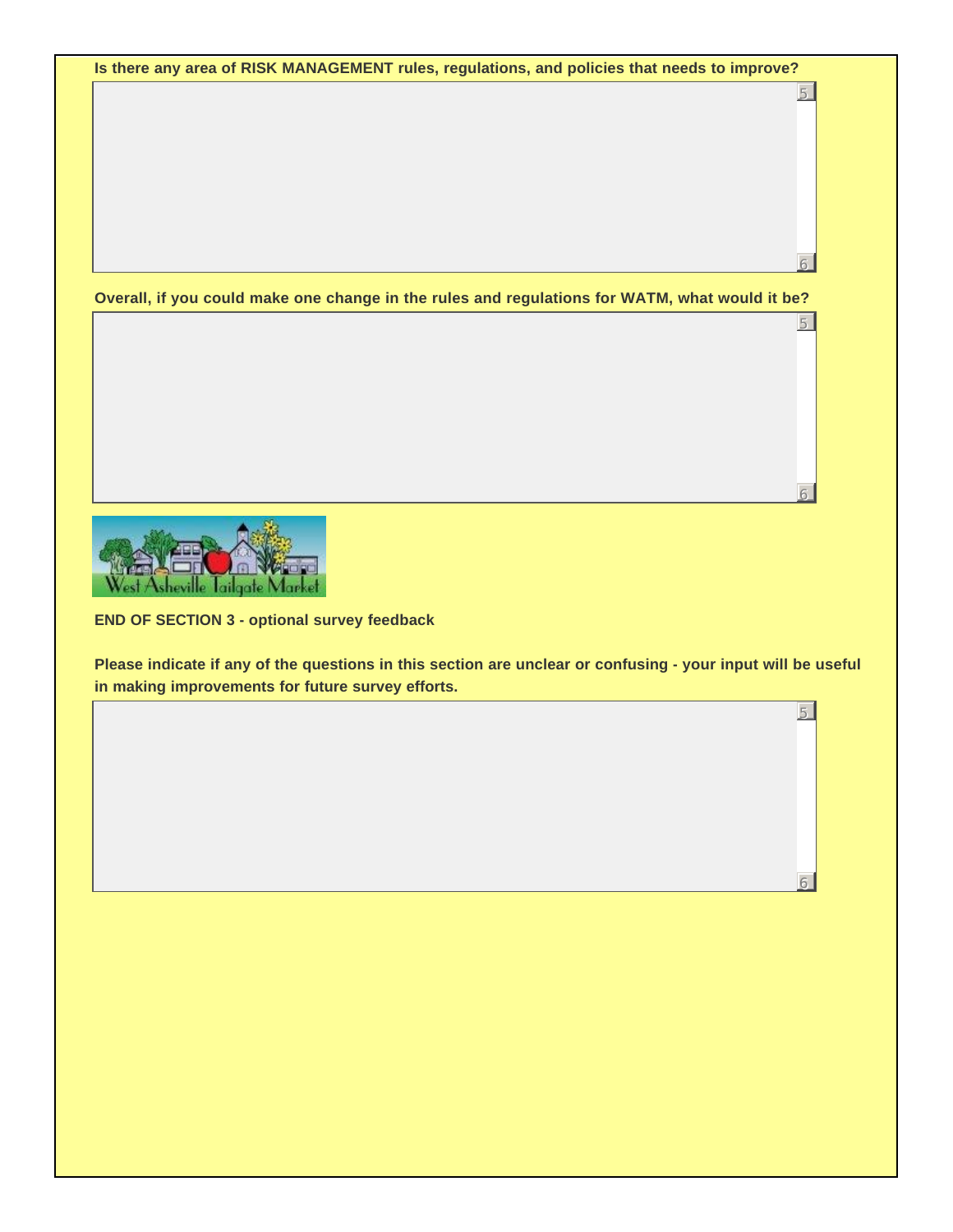# **Section 4 - merchandising, product mix management, and market appeal**

**Consider the following elements of effective INDIVIDUAL VENDOR MERCHANDISING. Estimate the level of vendor compliance with each of these best practices.** 

**check column 1 for more than 75% of vendors check column 2 for between 50 and 75% of vendors check column 3 for less than 50% of vendors**

## **IF "NO RESPONSE", PLEASE SKIP TO NEXT QUESTION**

|                                                                              | > 75%        | 50 to 75%    | < 50%        |  |
|------------------------------------------------------------------------------|--------------|--------------|--------------|--|
| farm / vendor name displayed                                                 | <b>i</b> g   | <b>i</b> g   | $\mathbf{N}$ |  |
| vendors include photos and background display materials                      | <b>k</b>     | <b>k</b>     | $\mathsf{K}$ |  |
| product pricing posted clearly                                               | <b>i</b> g   | <b>i</b> g   | <b>k</b>     |  |
| clean, neat, and accessible vending space                                    | <b>k</b>     | <b>k</b>     | $\mathsf{K}$ |  |
| courteous and helpful customer service                                       | <b>i</b> g   | <b>i</b> g   | <b>k</b>     |  |
| product displayed and packaged to feature convenience, choice, and abundance | <b>k</b>     | <b>k</b>     | $\mathsf{K}$ |  |
| product quality, selection, and diversity responsive to demand               | <b>k</b>     | <b>i</b> g   | <b>i</b> g   |  |
| value added promotions - sampling, tips on preparation, recipes              | $\mathsf{K}$ | $\mathsf{K}$ | $\mathsf{K}$ |  |
|                                                                              |              |              |              |  |

#### **Consider the following elements of effective PRODUCT MIX MANAGEMENT.**

**Rate WATM's success in managing these goals.**

## **IF "NO RESPONSE", PLEASE SKIP TO NEXT QUESTION**

|                                                                             | excellent    | mixed          | needs to<br><i>improve</i> |
|-----------------------------------------------------------------------------|--------------|----------------|----------------------------|
| consistent product availability and supply                                  | $\mathsf{K}$ | $\mathbf{N}$   |                            |
| customers assured a choice for most items purchased (avoiding single source | $\mathsf{K}$ | im.            |                            |
| vendor exclusives)                                                          |              |                |                            |
| product diversity across vendor categories                                  | $\mathsf{K}$ | $\blacksquare$ |                            |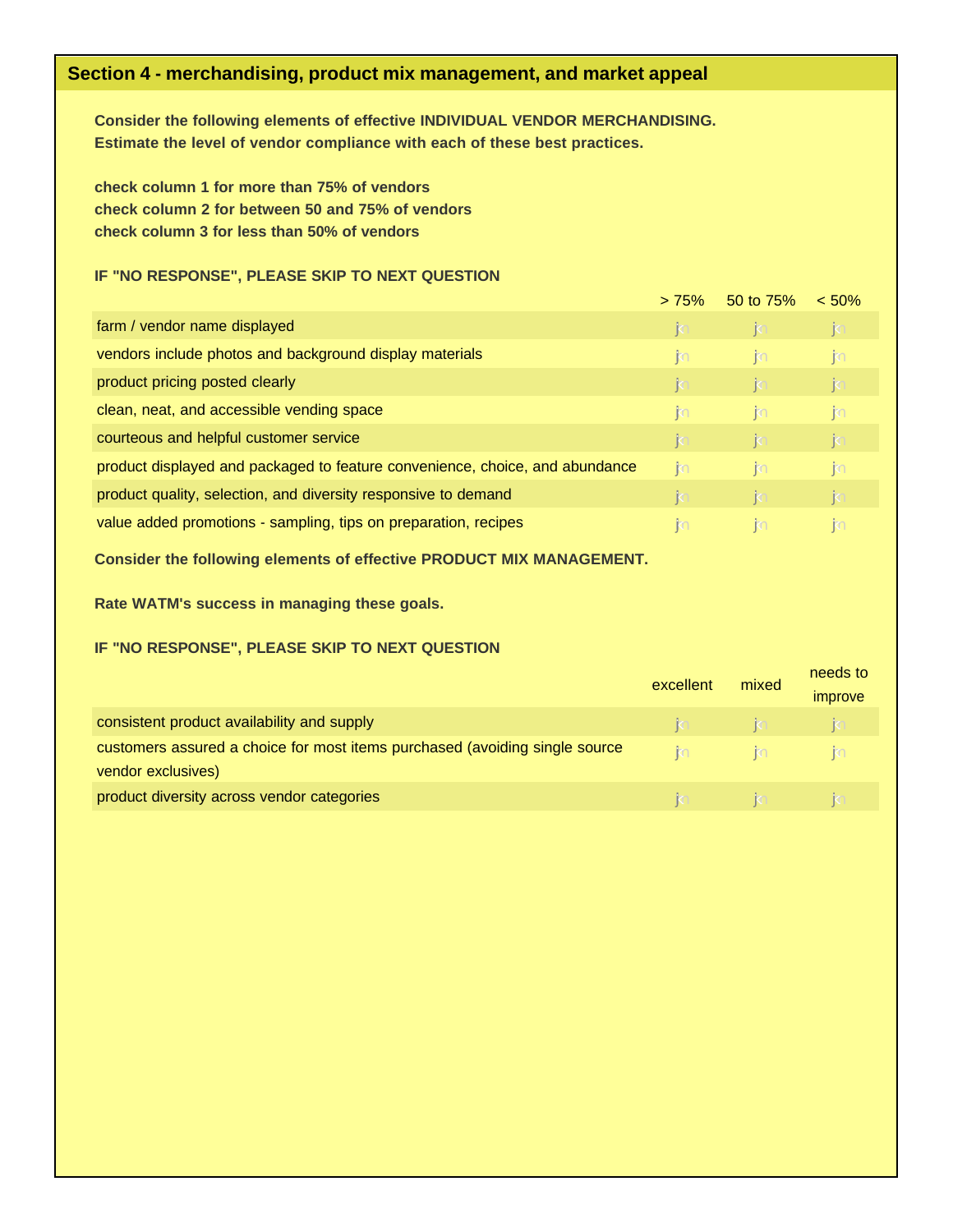## **Consider the following list of APPEALING MARKET ELEMENTS.**

**Indicate which apply to WATM.** 

## **IF "NO RESPONSE", PLEASE SKIP TO NEXT QUESTION**

|                                                 | yes          | <sub>no</sub> |
|-------------------------------------------------|--------------|---------------|
| conveniently located for customers              | $\mathbf{N}$ | <b>k</b>      |
| easy to find                                    | $\mathsf{m}$ | <b>k</b>      |
| well-posted informational & directional signage | $\mathbf{N}$ | <b>i</b> s    |
| plentiful customer friendly parking             | $\mathsf{m}$ | <b>i</b> so   |
| accessible, uncongested vending area            | $\mathbf{N}$ | <b>k</b>      |
| market information and customer service booth   | $\mathsf{K}$ | <b>i</b> so   |
| accepts credit/debit, SNAP/EBT, FMNP, SFMNP     | $\mathbf{N}$ | <b>k</b>      |
| regularly scheduled music or entertainment      | $\mathsf{K}$ | <b>i</b> so   |
| amenities - restrooms, shaded seating, etc.     | $\mathbf{N}$ | <b>i</b> s    |
| attractive grounds                              | m            | <b>k</b>      |

**Overall, if you could make one change to merchandising, product mix management, and market appeal, what would it be?**

5

6

5

6



**END OF SECTION 4 - optional survey feedback**

**Please indicate if any of the questions in this section are unclear or confusing - your input will be useful in making improvements for future survey efforts.**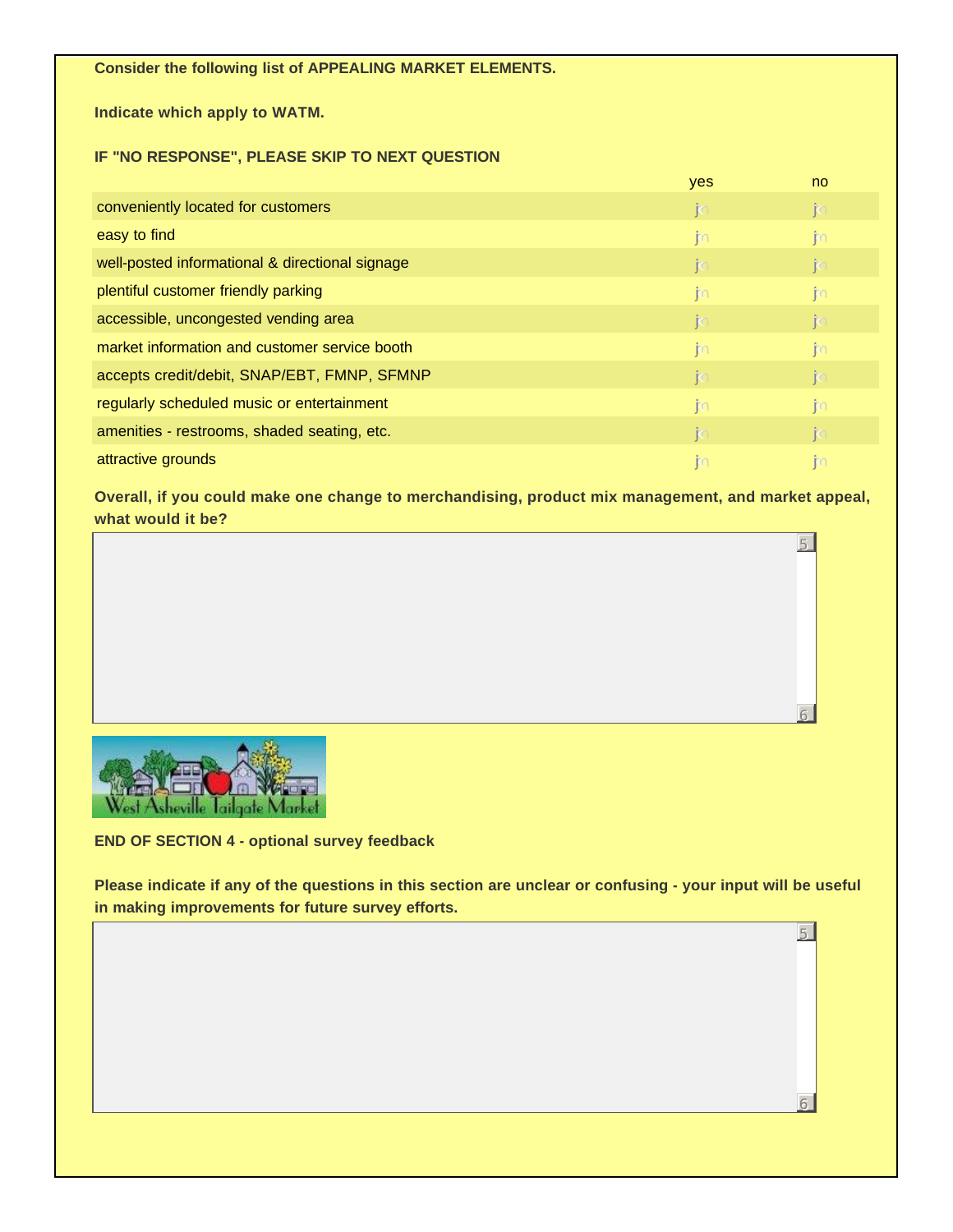| etc.)          | <b>MARKETING</b><br>List WATM marketing efforts - limit response to paid advertising in all media (print, radio, online, posters, |
|----------------|-----------------------------------------------------------------------------------------------------------------------------------|
|                | IF "NO RESPONSE", PLEASE SKIP TO NEXT QUESTION                                                                                    |
|                | $\overline{5}$                                                                                                                    |
|                |                                                                                                                                   |
|                | Of the MARKETING efforts described above, list the three that are MOST effective:                                                 |
|                | IF "NO RESPONSE", PLEASE SKIP TO NEXT QUESTION                                                                                    |
| $\overline{1}$ |                                                                                                                                   |
| $\overline{2}$ |                                                                                                                                   |
| $\overline{3}$ |                                                                                                                                   |
|                |                                                                                                                                   |
|                | Of the MARKETING efforts described above, list the three that are LEAST effective:                                                |
|                | IF "NO RESPONSE", PLEASE SKIP TO NEXT QUESTION                                                                                    |
| 1              |                                                                                                                                   |
| $\overline{2}$ |                                                                                                                                   |
| 3              |                                                                                                                                   |
|                |                                                                                                                                   |
|                |                                                                                                                                   |
|                |                                                                                                                                   |
|                |                                                                                                                                   |
|                |                                                                                                                                   |
|                |                                                                                                                                   |
|                |                                                                                                                                   |
|                |                                                                                                                                   |
|                |                                                                                                                                   |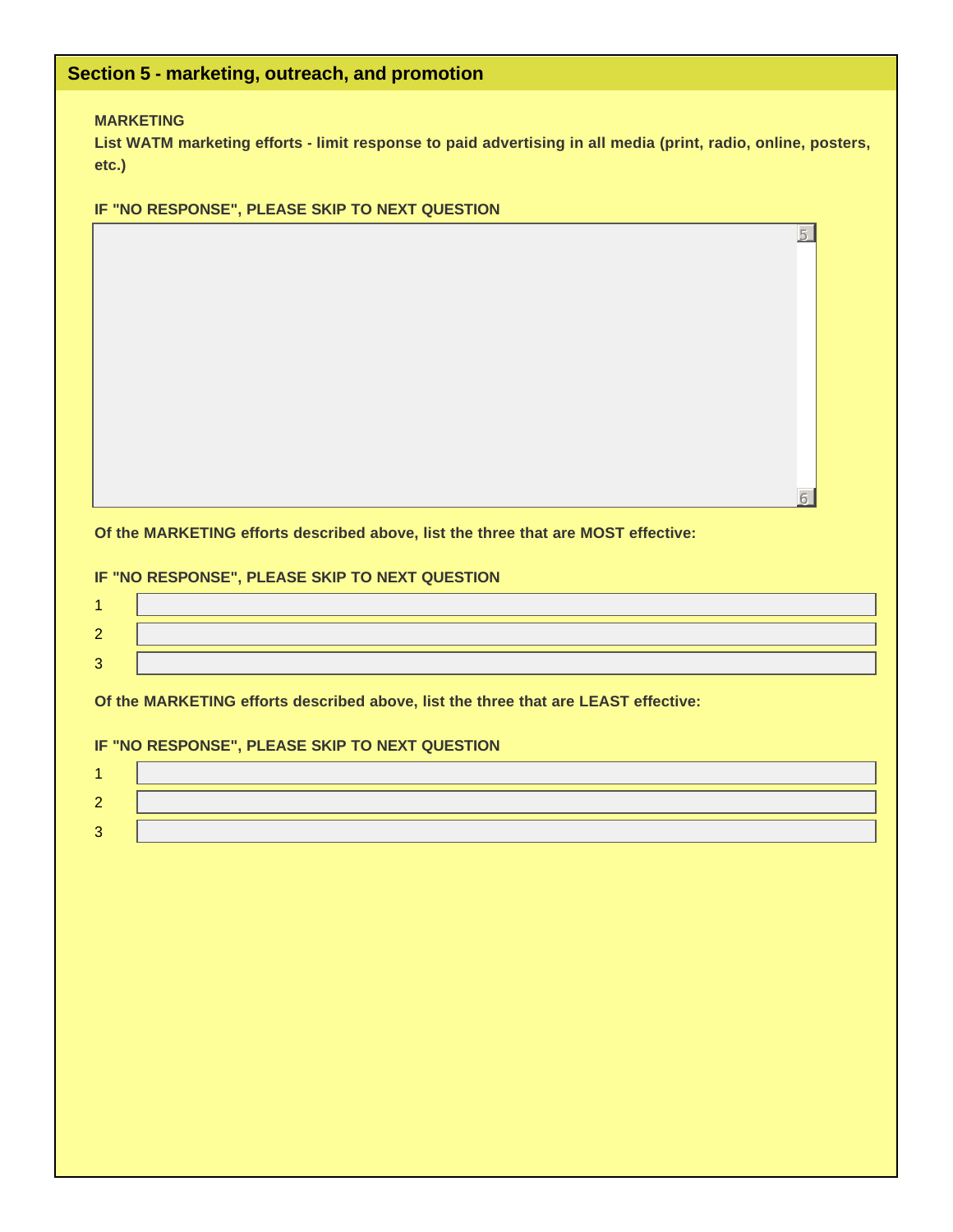## **OUTREACH**

**List WATM outreach efforts - limit response to off-site activities pursued in the community (e.g. tabling, participation in community events, presentations, social media, etc.)**

5

 $6<sup>1</sup>$ 

**IF "NO RESPONSE", PLEASE SKIP TO NEXT QUESTION**

**Of the OUTREACH efforts described above, list the three that are MOST effective:**

# **IF "NO RESPONSE", PLEASE SKIP TO NEXT QUESTION**

**Of the OUTREACH efforts described above, list the three that are LEAST effective:**

# **IF "NO RESPONSE", PLEASE SKIP TO NEXT QUESTION**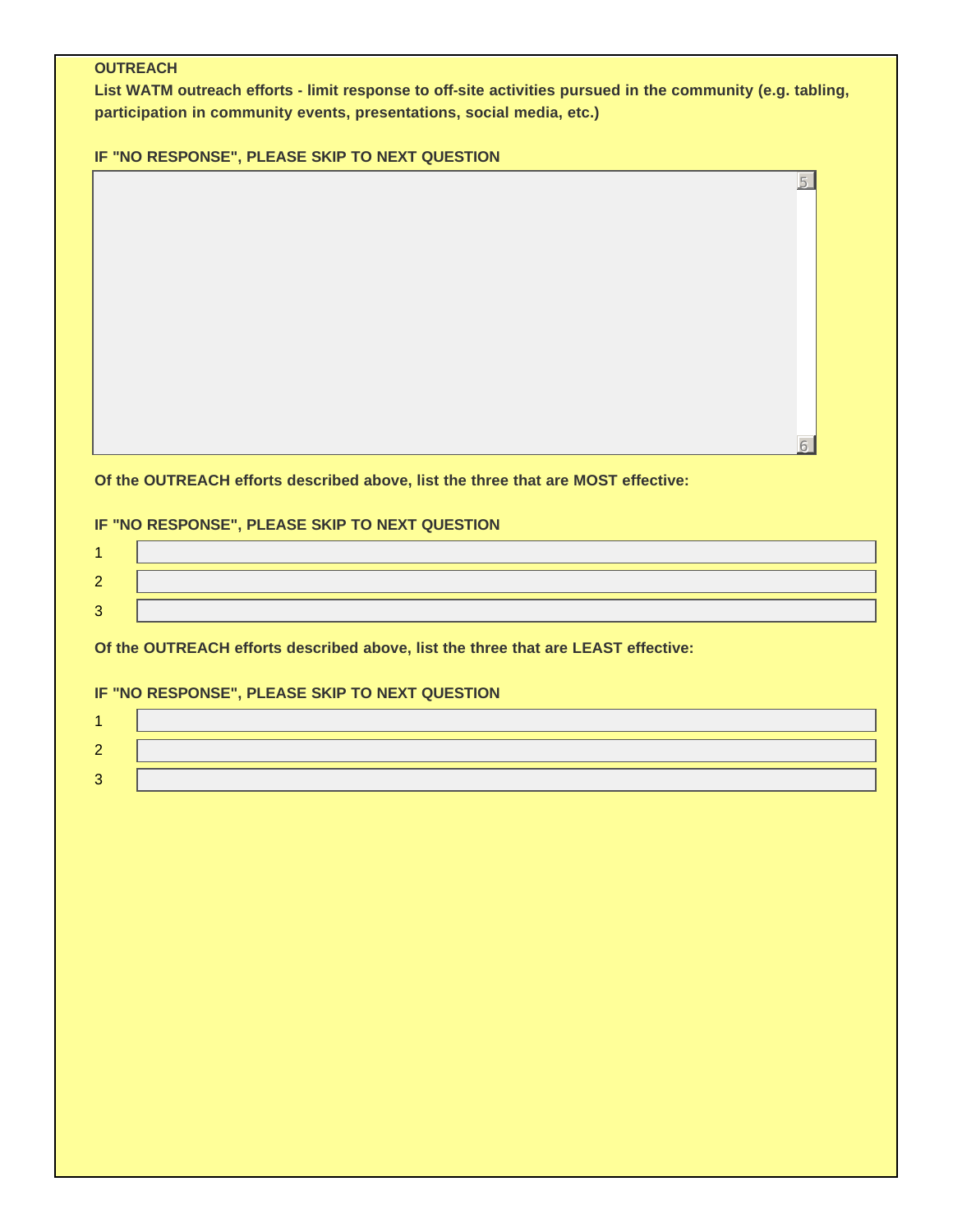## **PROMOTION**

**List WATM promotional efforts - limit response to on-site activities (e.g. music & entertainment, cooking demonstrations, contests, kid activities, special events, etc.)**

5

 $6<sup>1</sup>$ 

5

6

**IF "NO RESPONSE", PLEASE SKIP TO NEXT QUESTION**

**Of the PROMOTIONAL efforts described above, list the three that are MOST effective:**

# **IF "NO RESPONSE", PLEASE SKIP TO NEXT QUESTION**

**Of the PROMOTIONAL efforts described above, list the three that are LEAST effective:**

# **IF "NO RESPONSE", PLEASE SKIP TO NEXT QUESTION**

**Overall, if you could make one change to marketing, outreach, and promotion, what would it be?**

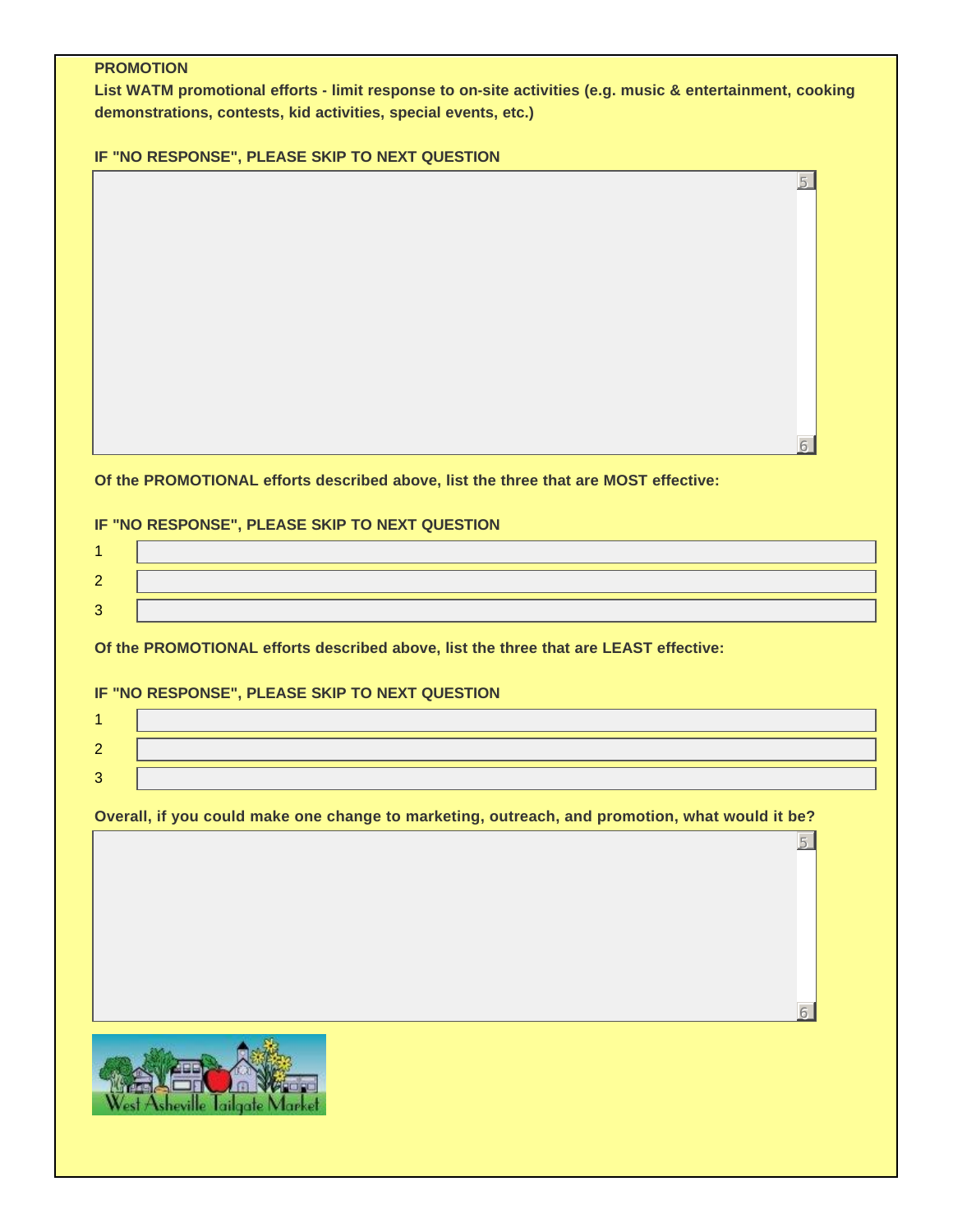**END OF SECTION 5 - optional survey feedback**

**Please indicate if any of the questions in this section are unclear or confusing - your input will be useful in making improvements for future survey efforts.**

5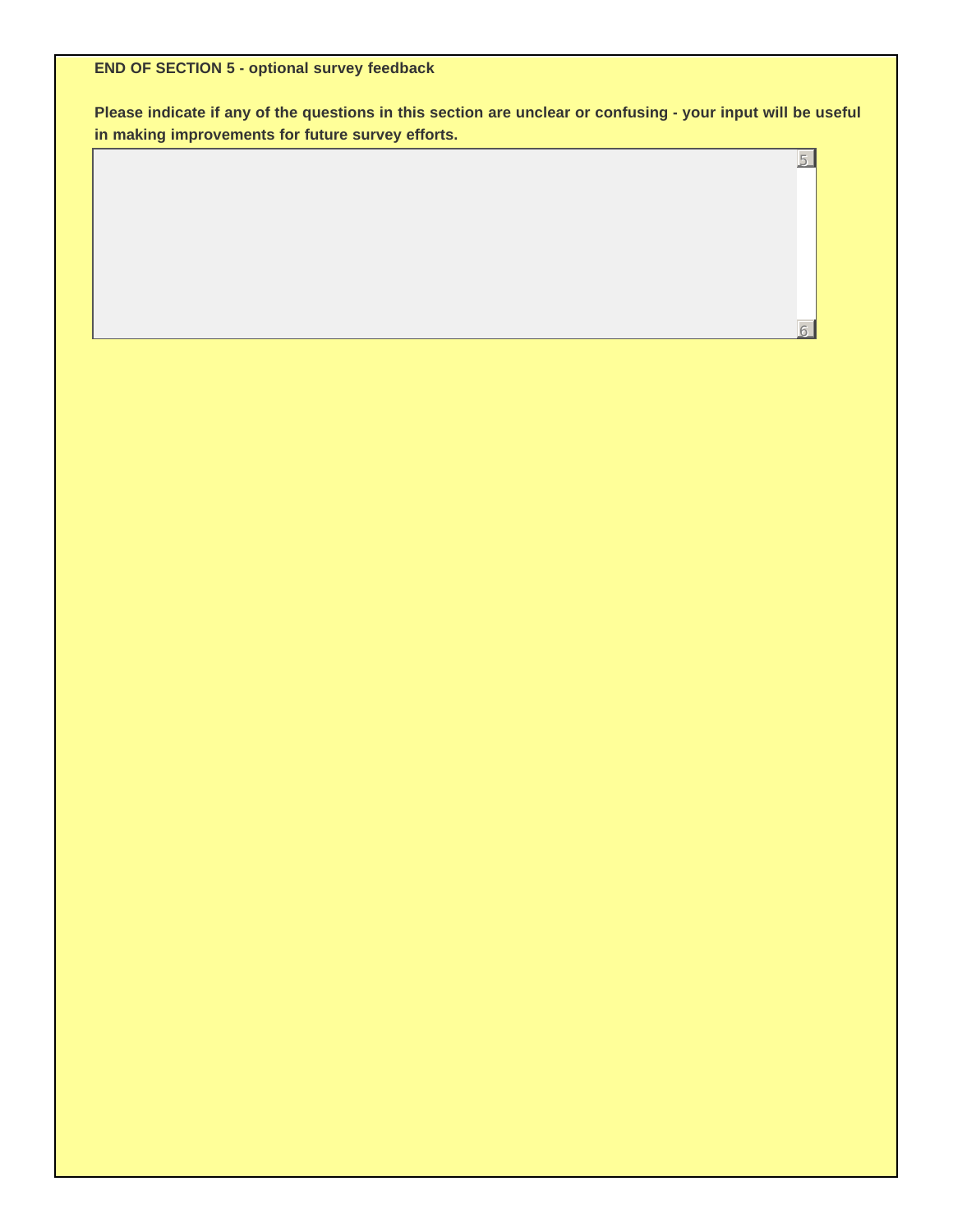# **Section 6 - risk management and regulations**

**Indicate which of the following risk management elements (if any) are areas of concern for WATM.**

- $e$  food safety best practices
- $e$  physical hazards or unsafe conditions at market
- $e$  vehicle and pedestrian traffic
- $e$  emergency and public safety access
- $e$  liability insurance (market or individual vendors)
- $e$  vendor agreement hold harmless provisions
- **e** NO RESPONSE

Other (please specify)

#### **Comments:**

**The following agencies have significant roles in the regulation of products at farmers' markets. Select responses that describe WATM's experience with each agency listed.**

**County Health Department regulates:**

**ready-to-eat foods (foods served to the consumer for immediate consumption) and meals prepared on site**

5

6

#### **(select any that apply)**

- $e$  has provided information, training, or support
- $e$  inspection or compliance contact(s)
- $e$  no contact
- $e$  NO RESPONSE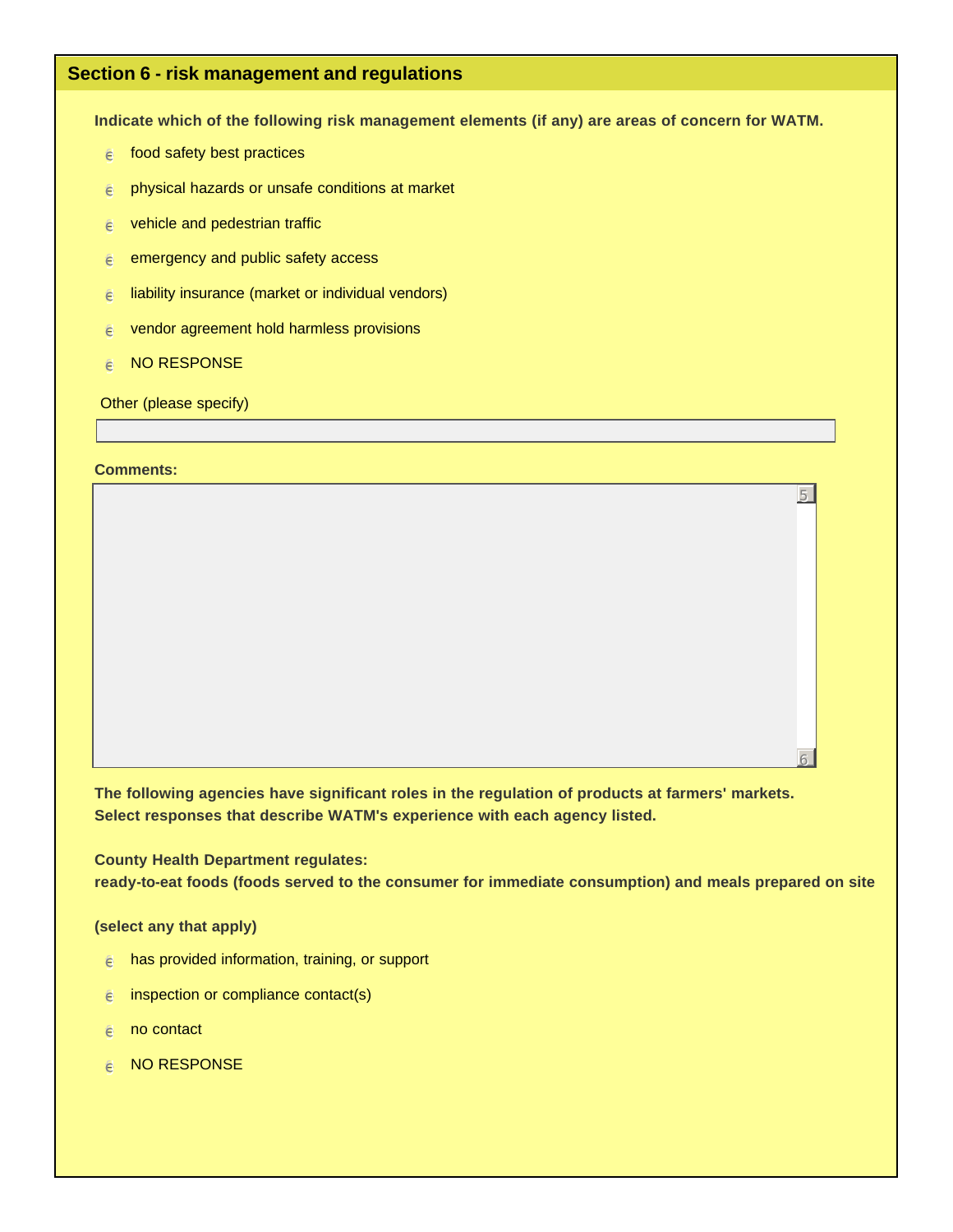| <b>Comments:</b>                                                                                                                                                                                                                        |                |
|-----------------------------------------------------------------------------------------------------------------------------------------------------------------------------------------------------------------------------------------|----------------|
|                                                                                                                                                                                                                                         | $\overline{5}$ |
|                                                                                                                                                                                                                                         |                |
| NC Dept. of Environment & Natural Resources, Division of Environmental Health<br>Environmental Health Services Section, Dairy & Food Protection Branch regulates:<br>dairy products - "Grade A" (e.g. cow milk, cottage cheese, yogurt) |                |
| (select any that apply)                                                                                                                                                                                                                 |                |
| has provided information, training, or support<br>ê.                                                                                                                                                                                    |                |
| inspection or compliance contact(s)<br>ê                                                                                                                                                                                                |                |
| no contact<br>e                                                                                                                                                                                                                         |                |
| <b>NO RESPONSE</b><br>ê                                                                                                                                                                                                                 |                |
| <b>Comments:</b>                                                                                                                                                                                                                        |                |
|                                                                                                                                                                                                                                         | 5              |
|                                                                                                                                                                                                                                         |                |
|                                                                                                                                                                                                                                         |                |
|                                                                                                                                                                                                                                         |                |
|                                                                                                                                                                                                                                         |                |
|                                                                                                                                                                                                                                         |                |
|                                                                                                                                                                                                                                         |                |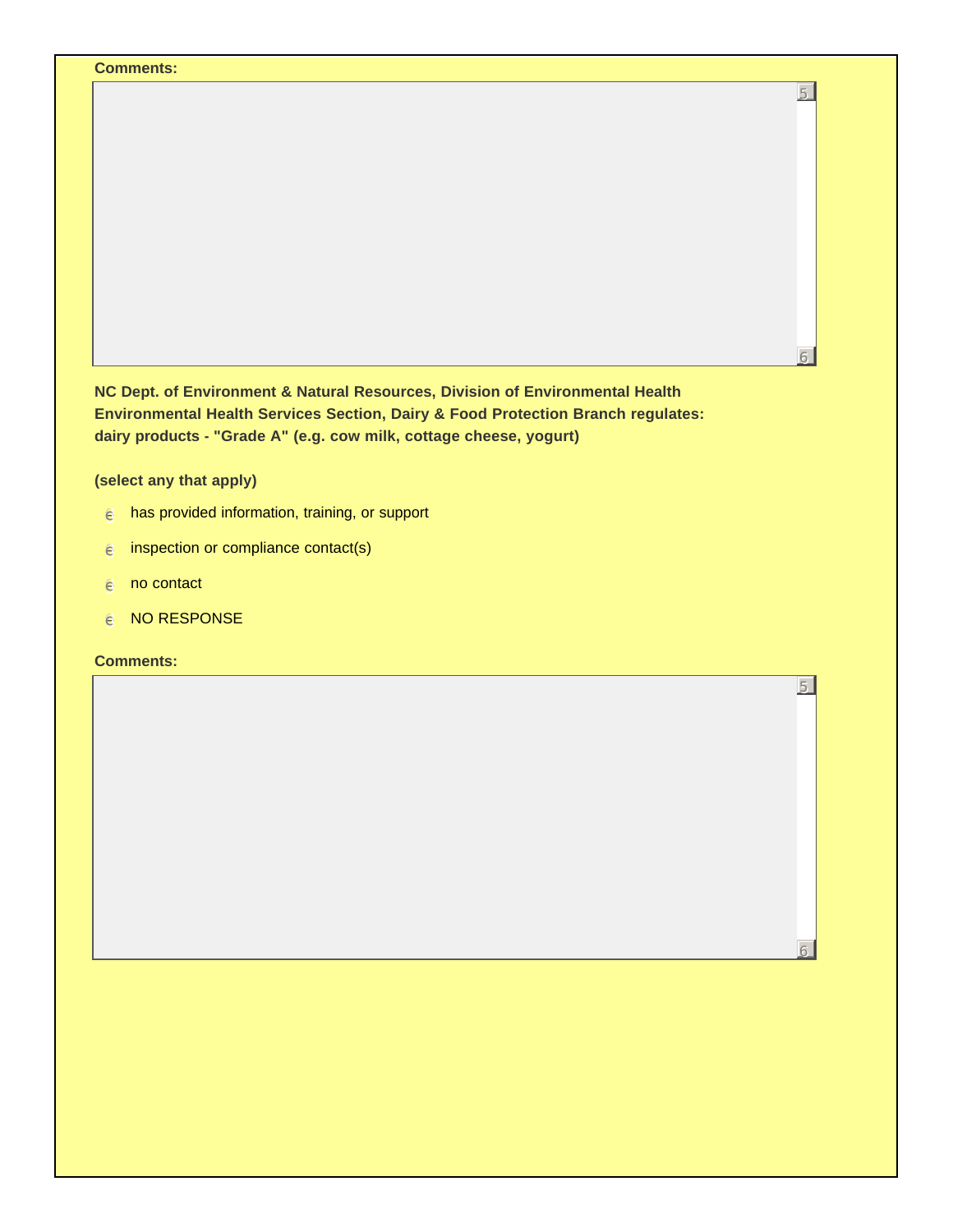**NC Dept. of Agriculture, Meat & Poultry Inspection Division regulates: slaughtering and sale of meat and poultry products**

5

6

5

6

#### **(select any that apply)**

- $e$  has provided information, training, or support
- $e$  inspection or compliance contact(s)
- $e$  no contact
- $e$  NO RESPONSE

#### **Comments:**

## **NC Dept. of Agriculture, Marketing Division regulates: eggs**

#### **(select any that apply)**

- $e$  has provided information, training, or support
- $e$  inspection or compliance contact(s)
- $e$  no contact
- $e$  NO RESPONSE

#### **Comments:**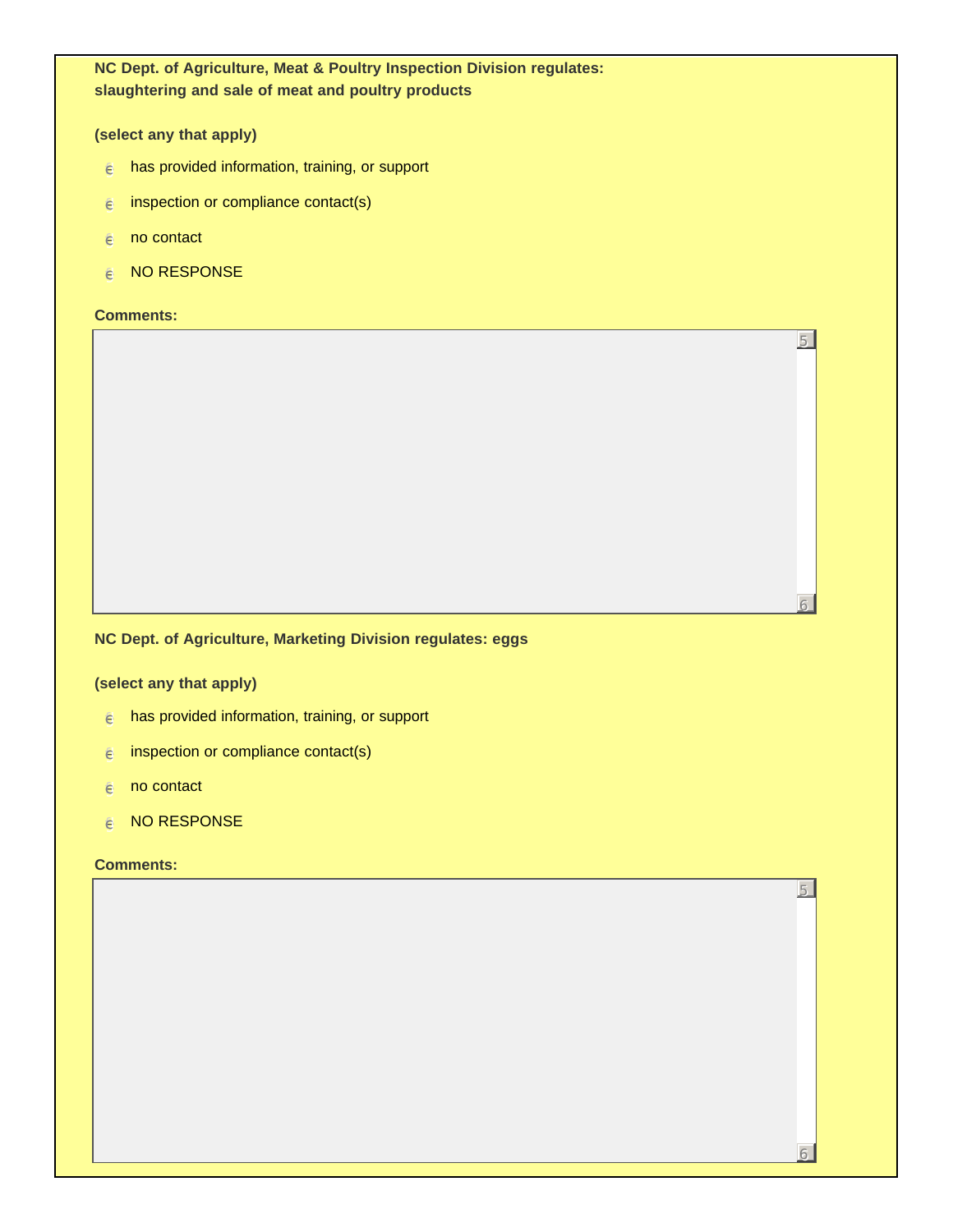**NC Dept. of Agriculture, Food & Drug Protection Division regulates: packaged foods, wrapped & labeled for consumer purchase including jams & jellies, apple butter, honey, molasses, smoked trout, salsa, herbal vinegars, farmstead dairy products, baked goods, raw fish**

5

6

**(select any that apply)**

- $e$  has provided information, training, or support
- $e$  inspection or compliance contact(s)
- $e$  no contact
- $e$  NO RESPONSE

**Comments:**

#### **NC Dept. of Agriculture, Standards Division, Measurement Section regulates: scales**

#### **(select any that apply)**

- $e$  has provided information, training, or support
- $e$  inspection or compliance contact(s)
- $e$  no contact
- $e$  NO RESPONSE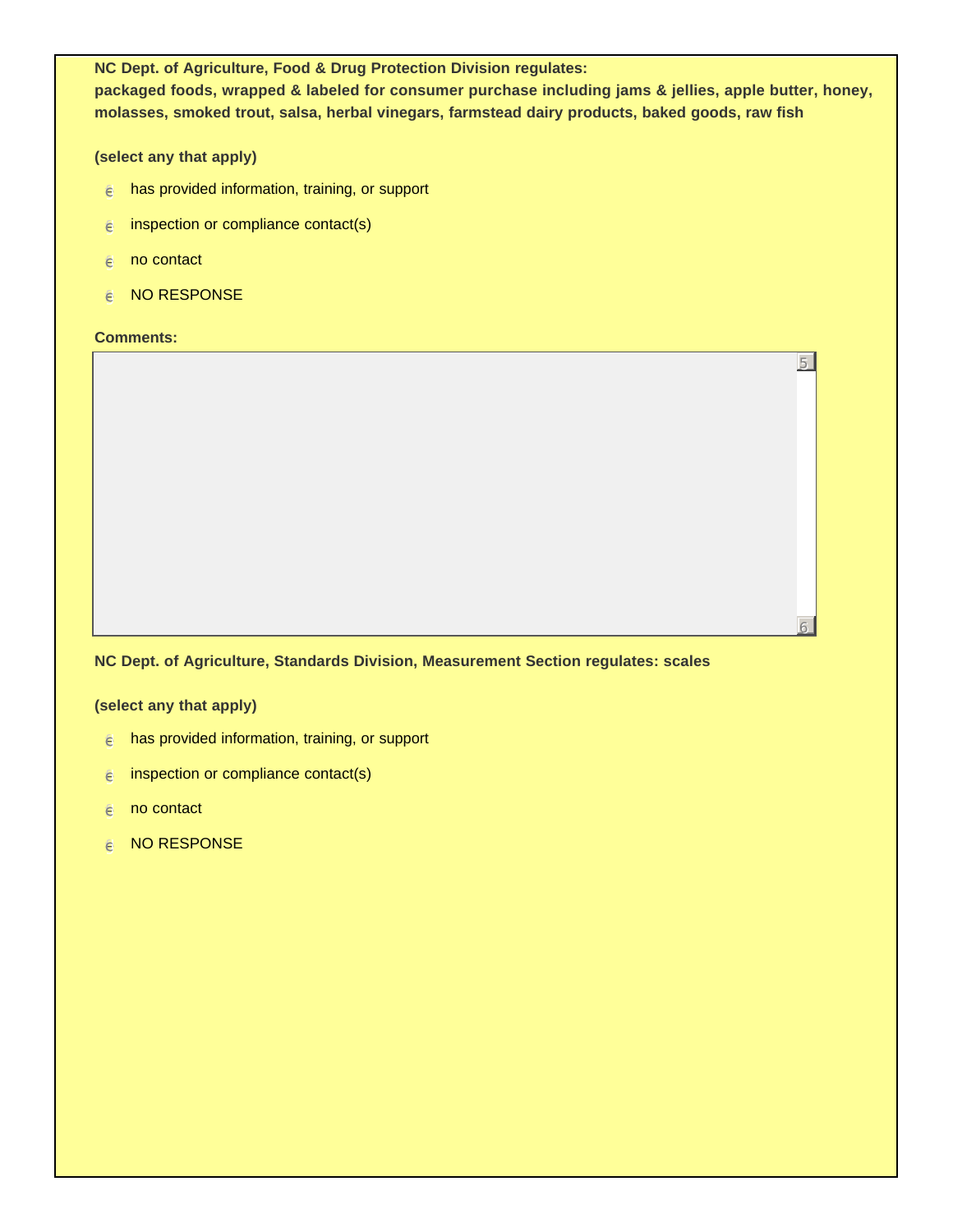|                                                                                                                            |  | 5 |
|----------------------------------------------------------------------------------------------------------------------------|--|---|
|                                                                                                                            |  |   |
|                                                                                                                            |  |   |
|                                                                                                                            |  |   |
|                                                                                                                            |  |   |
|                                                                                                                            |  |   |
|                                                                                                                            |  |   |
|                                                                                                                            |  |   |
|                                                                                                                            |  |   |
|                                                                                                                            |  |   |
|                                                                                                                            |  |   |
| Assess the overall regulatory experience for WATM vendors and management.                                                  |  |   |
|                                                                                                                            |  |   |
|                                                                                                                            |  |   |
| acceptable                                                                                                                 |  |   |
| needs to improve                                                                                                           |  |   |
| NO RESPONSE                                                                                                                |  |   |
|                                                                                                                            |  |   |
|                                                                                                                            |  | 5 |
|                                                                                                                            |  |   |
| Vendors informed regarding product regulations and are in compliance.<br>$\epsilon$<br>e<br>$\epsilon$<br><b>Comments:</b> |  |   |

 $6<sup>1</sup>$ 

**Ease of access to regulatory contacts, information, and updates.**

- $e$  acceptable
- $e$  needs to improve
- $e$  NO RESPONSE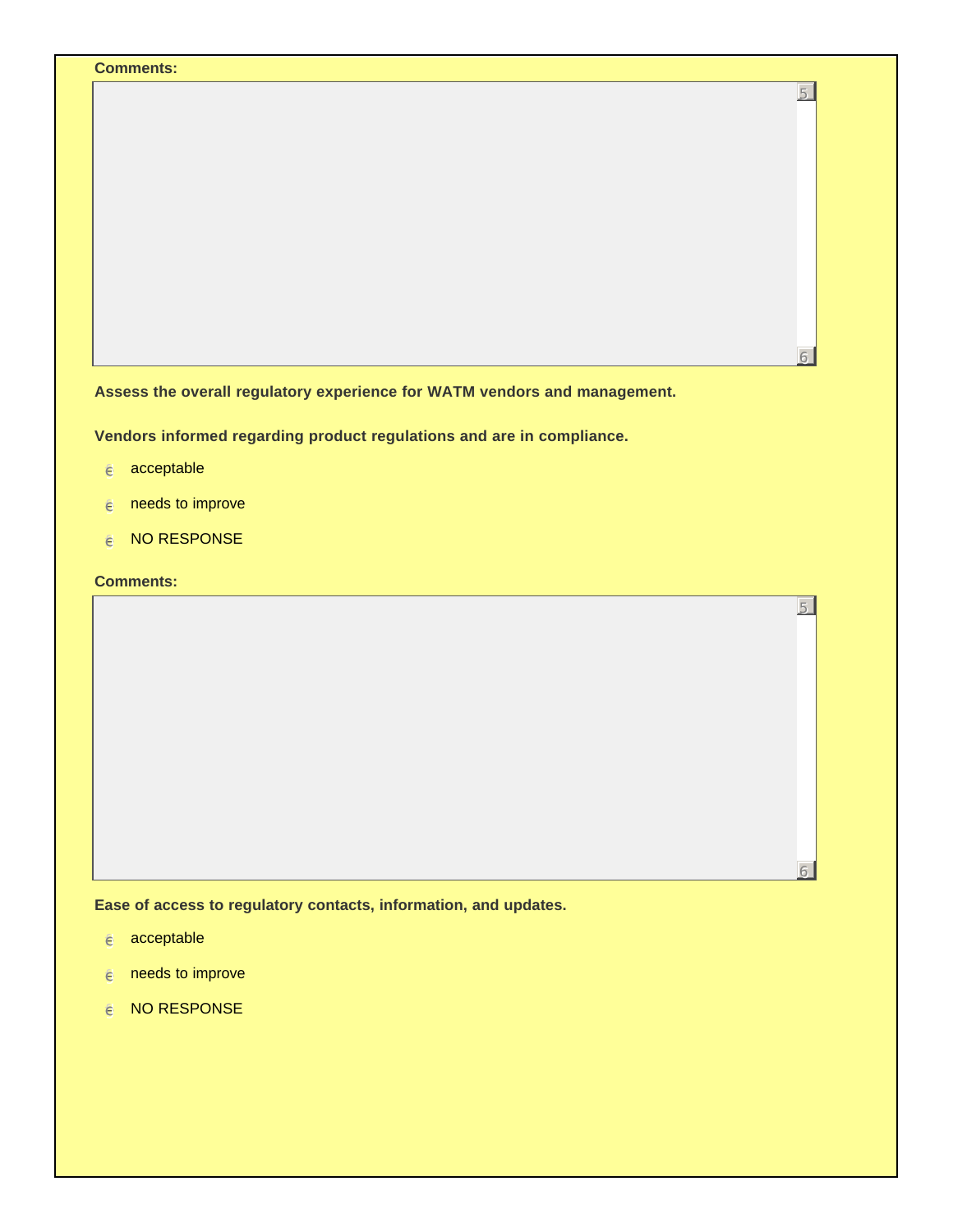|  | 5 |
|--|---|
|  |   |
|  |   |
|  |   |
|  |   |
|  |   |
|  |   |
|  |   |
|  |   |
|  |   |
|  |   |
|  |   |
|  |   |
|  |   |
|  |   |
|  |   |
|  |   |

5

6

- $e$  acceptable
- $e$  needs to improve
- $e$  NO RESPONSE

**Comments:**

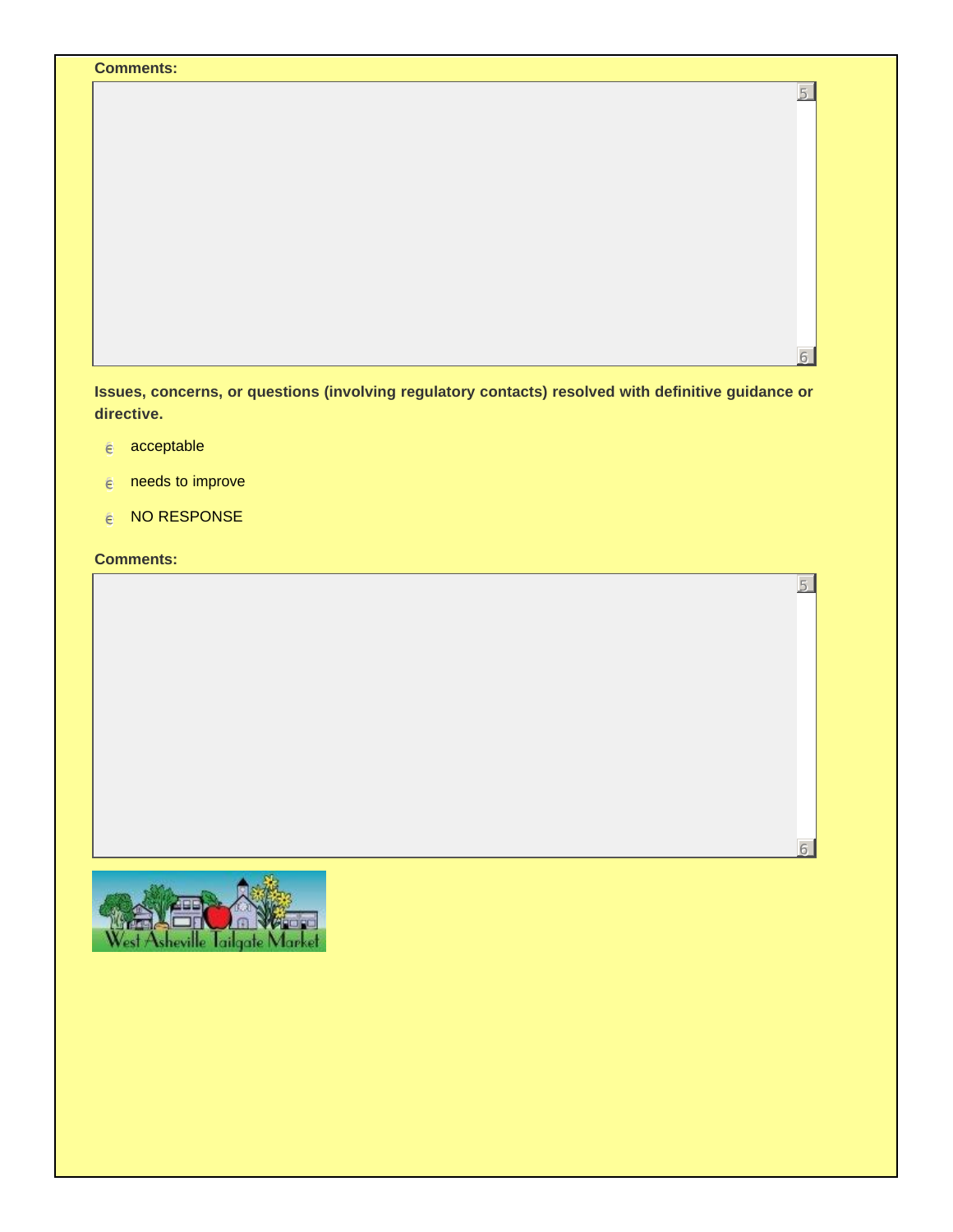**END OF SECTION 6 - optional survey feedback**

**Please indicate if any of the questions in this section are unclear or confusing - your input will be useful in making improvements for future survey efforts.**

5